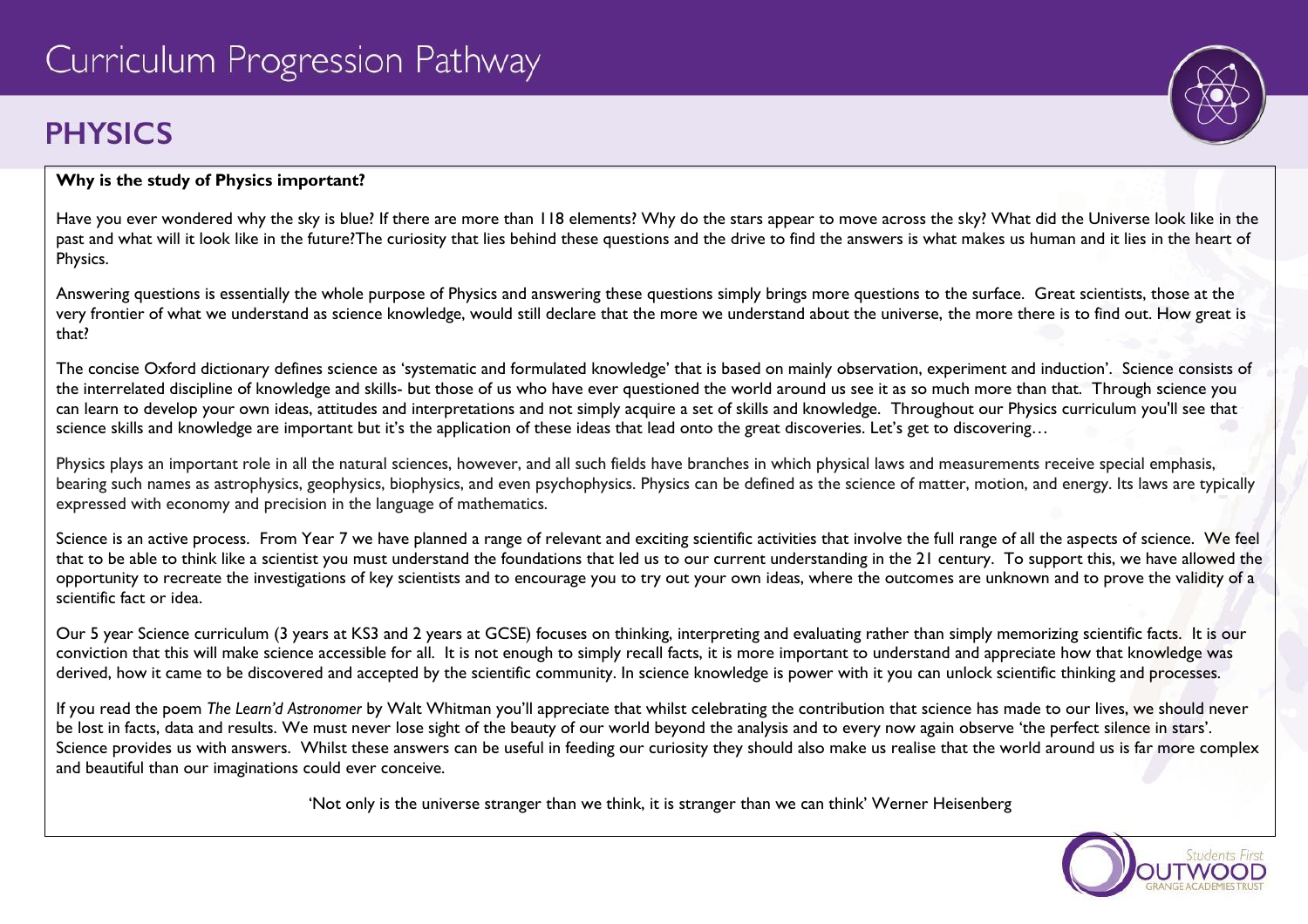*Big Questions :* 

- *How does the light bulb work? How does it switch on so fast? What can this tell us about elementary particles?*
- *How can an understanding of magnets lead to a further understanding of how a motor works or how we link our home to power stations?*
- How can an understanding of atomic structure lead to some of the most advanced medical techniques whilst at the same time lead to catastrophic contamination and hazards?

#### **What skills will the study of Physics teach you?**

You are a citizen in this world and you need to know how the natural and modern world works. It will teach you to...

- Understand theories that explain phenomena
- Apply basic ideas and models that support understanding
- Evaluate models and theories
- Present theories in mathematical form
- Recall quantitative relationships
- Derive quantitative relationships between various measured quantities
- Explain how theories are borne out by experiment.
- Apply experimental procedure and understand that it is a measure of success of a theory
- Present, interpret and evaluate experimental data
- Apply mathematical skills to solve problems
- Develop a deeper understanding of everyday experiences including the natural world and modern devices

## **What will you know and understand from your study of Physics?**

- Develop scientific knowledge and conceptual understanding of Physics
- Develop understanding of the nature, processes and method of Physics
- Develop and learn to apply observational, practical, modelling, enquiry and problem-solving skills, both in the laboratory, in the field and in other learning environments.
- Develop their ability to evaluate claims based on physics through critical analysis of the methodology evidence and conclusions, both qualitatively and quantitatively.

## **How does your study of Physics support your study in other subjects?**

Physics touches on so many other subjects such as Mathematics, Applied Mathematics, Chemistry, Biology, Music, Construction and Design. You will learn methods of thinking and research that are widely applicable to other subject areas helping your thinking in all subjects. As a science Physics relies heavily upon evidence to test predictions and theories. Through developing mathematical techniques as well as applying reasoning your skills to present and justify information can be applied to most careers and further education.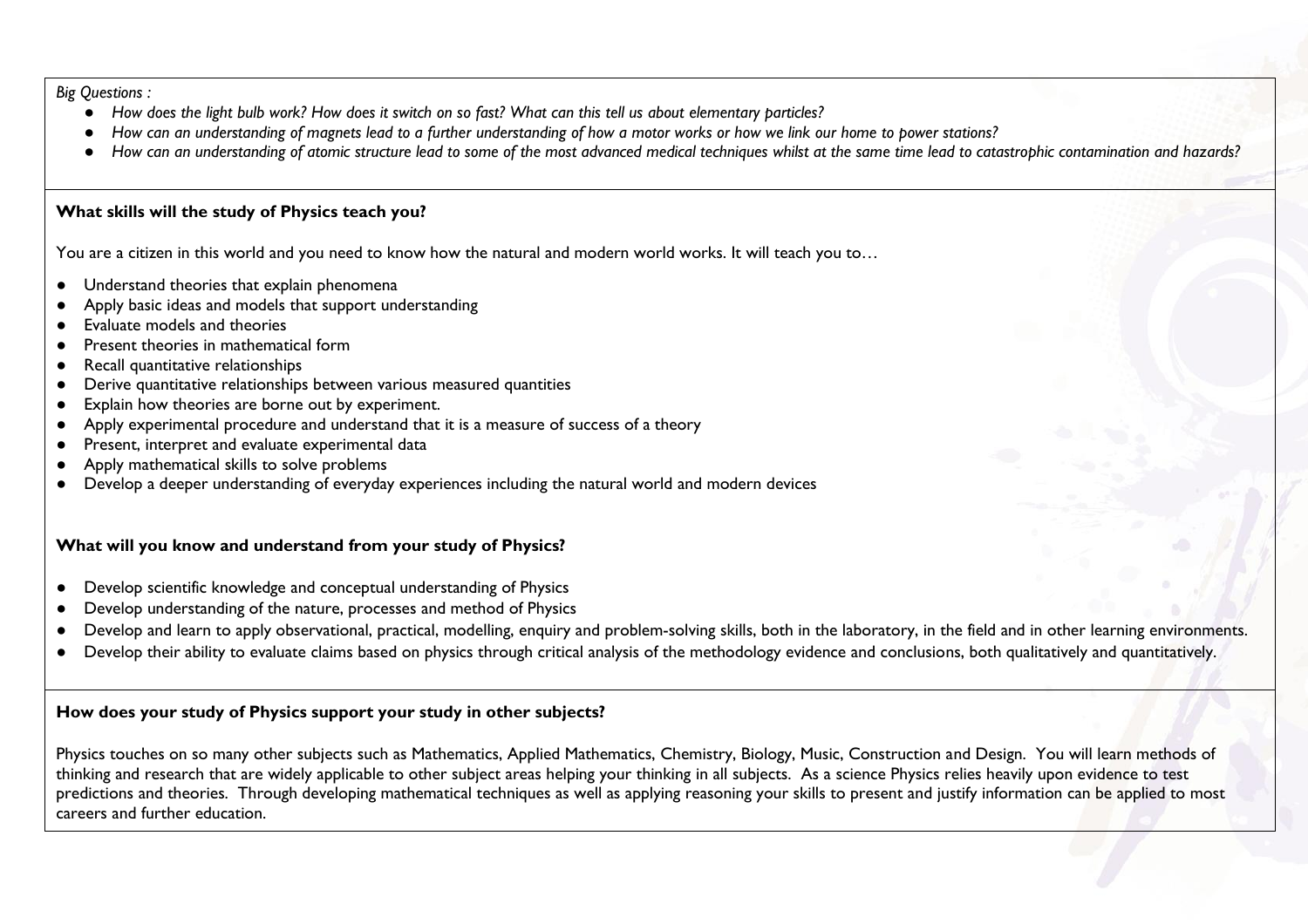Across the teaching of subjects, teachers will make reference to your learning in other areas such as mathematics, Biology and Chemistry and this will help you to develop your understanding. There are even opportunities to apply this learning in Y7, 8 and 9 when interdisciplinary study days are organised to deepen your understanding across the curriculum such as when our STEM departments work together to solve a common problem.

#### **How can you deepen your understanding of Physics?**

Students have resources uploaded to google classroom on a regular basis. Staff are happy to answer queries within the real life classroom or within the virtual classroom. All years can explore key female influences through our regular Science enrichment club. Students are introduced to key scientific figures, explaining their contribution to Science and the time they were alive. Students are then quizzed on their new knowledge in a fun and interactive way. There may be visits to science museums and events that celebrate great scientists and discoveries.

We offer after school support sessions for GCSE students and work with other departments to enhance learning such as maths in science and geography in science. These involve both practical and theoretical sessions, alongside other fun revision sessions such as themes quizzes and problem solving challenges. Get involved!

#### **How are you assessed in Physics?**

Throughout the Physics course you are assessed using the following assessment objectives which ensure that you can cumulatively build your subject understanding in preparation for future GCSE and A Level study. . There are half-termly assessment points each year that we term Praising Stars©. For years 7, 8 and 9 we base our assessment on our subject mapping of the age related expectations across the curriculum, assessing students' performance at their current stage of study against expectation. At GCSE in years 10 and 11 we make informed predictions informed by our holistic assessment of their progress against the key assessment objectives and their aspirational GCSE targets.

#### **Key Assessment Objectives**

AO1: Demonstrate knowledge and understanding of:

- Scientific ideas
- Scientific techniques
- Scientific procedures

AO2: Apply knowledge and understanding of:

- Scientific ideas
- Scientific enquiry
- Scientific techniques and procedures

AO3: Analyse information and ideas to:

- Interpret and evaluate
- Make judgements and draw conclusions
- Develop and improve experimental procedures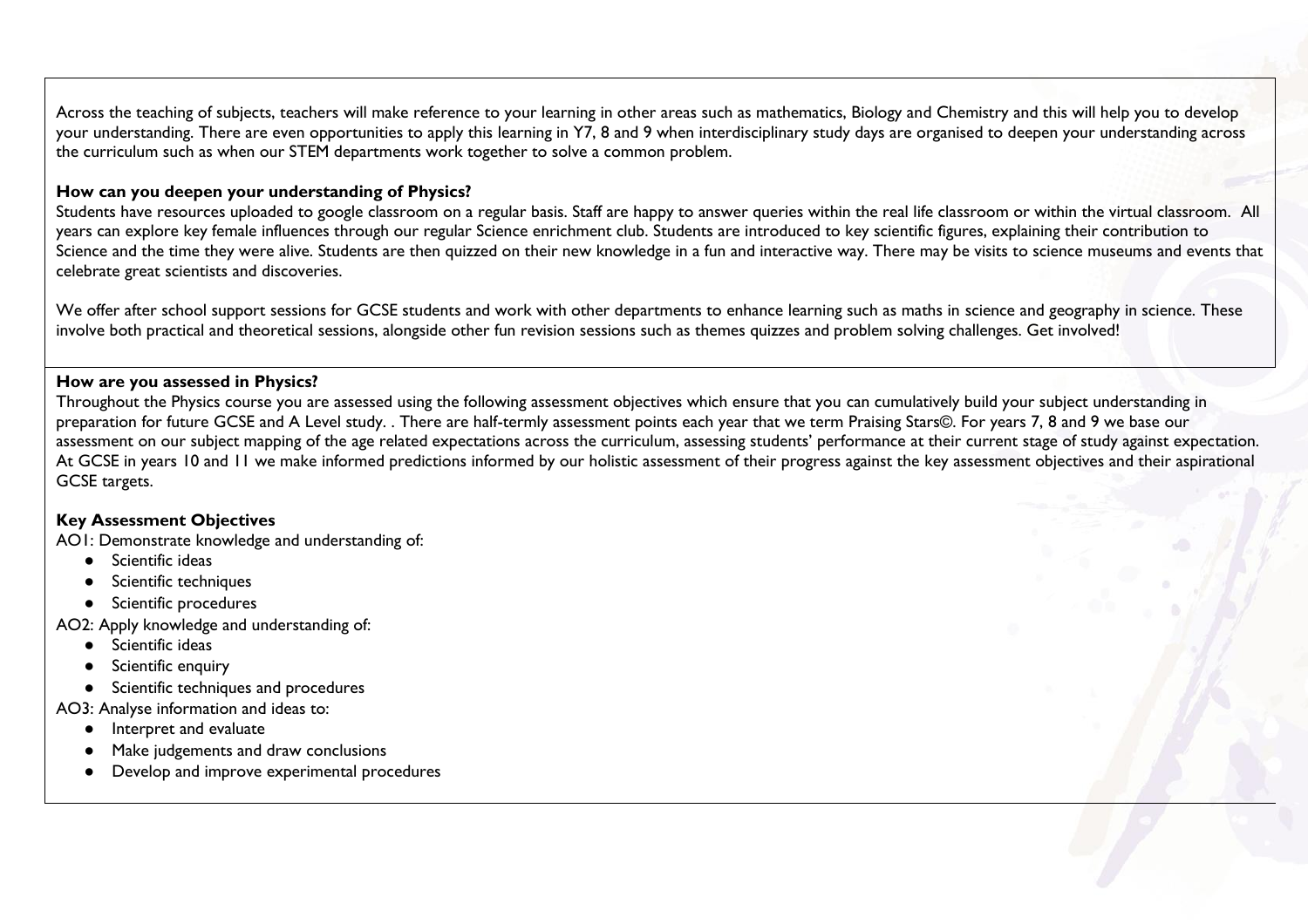## **How can Physics support your future?**

Physics is offered at most prestigious universities either as a single honours or a joint honours subject studied alongside other disciplines e.g. can name some courses. The very fact that you have been able to study Physics and your analytical thinking and mathematical reasoning will help your future application be they for colleges, universities, apprenticeships or employment.

Careers that the study of Physics supports include:

- Teaching!
- Medicine
- Engineering (electrical, software, medical, civil, mechanical)
- Geophysics
- Scientific research and development
- Product design
- Aeronautical engineering
- Construction
- Architecture
- Civil or medical engineer
- **•** Astrophysics
- Astronomer

| SCIENCE CURRICULUM PROGRESSION PATHWAY AT OUTWOOD ACADEMY REDCAR |                                                                                                                                                  |                                                                                |                                                                 |                                                                      |                                                                                                                                                           |  |  |  |
|------------------------------------------------------------------|--------------------------------------------------------------------------------------------------------------------------------------------------|--------------------------------------------------------------------------------|-----------------------------------------------------------------|----------------------------------------------------------------------|-----------------------------------------------------------------------------------------------------------------------------------------------------------|--|--|--|
|                                                                  | Year 7                                                                                                                                           | Year 8                                                                         | Year 9                                                          | Year 10                                                              | Year II                                                                                                                                                   |  |  |  |
| <b>Autumn</b>                                                    | Unit I Introduction to<br>Science - bridging the gap<br>between KS2 and KS3 and<br>looking at core science skills.<br>Unit 2 - Matter and Energy | Unit I - Practical and<br>Investigation skills.<br>Unit 2 - Matter and energy. | The Solar System. Body<br>Systems. Rocks and the<br>Rock Cycle. | Waves.<br>Particle Model of Matter.                                  | Masterclasses for;-<br>C <sub>2</sub> Bonding,<br>C3 Quantitative Chemistry,<br>C4 Chemical Changes<br>PI Energy<br>P2 Electricity                        |  |  |  |
| <b>Autumn</b>                                                    | Unit 2 - Matter and Energy.<br>Unit 3 - Chemical<br>substances.                                                                                  | Unit 2 - Matter and energy.<br>Unit 3 - Organ systems.                         | Energy and Electricity.                                         | Cell Biology. Bonding,<br>Structure and the<br>properties of matter. | Masterclasses for:-<br><b>CI</b> Atomic Structure<br><b>B4 Bioenergetics</b><br>P3 Particle Model of Matter<br><b>P4 Atomic Structure</b><br>Gap Analysis |  |  |  |